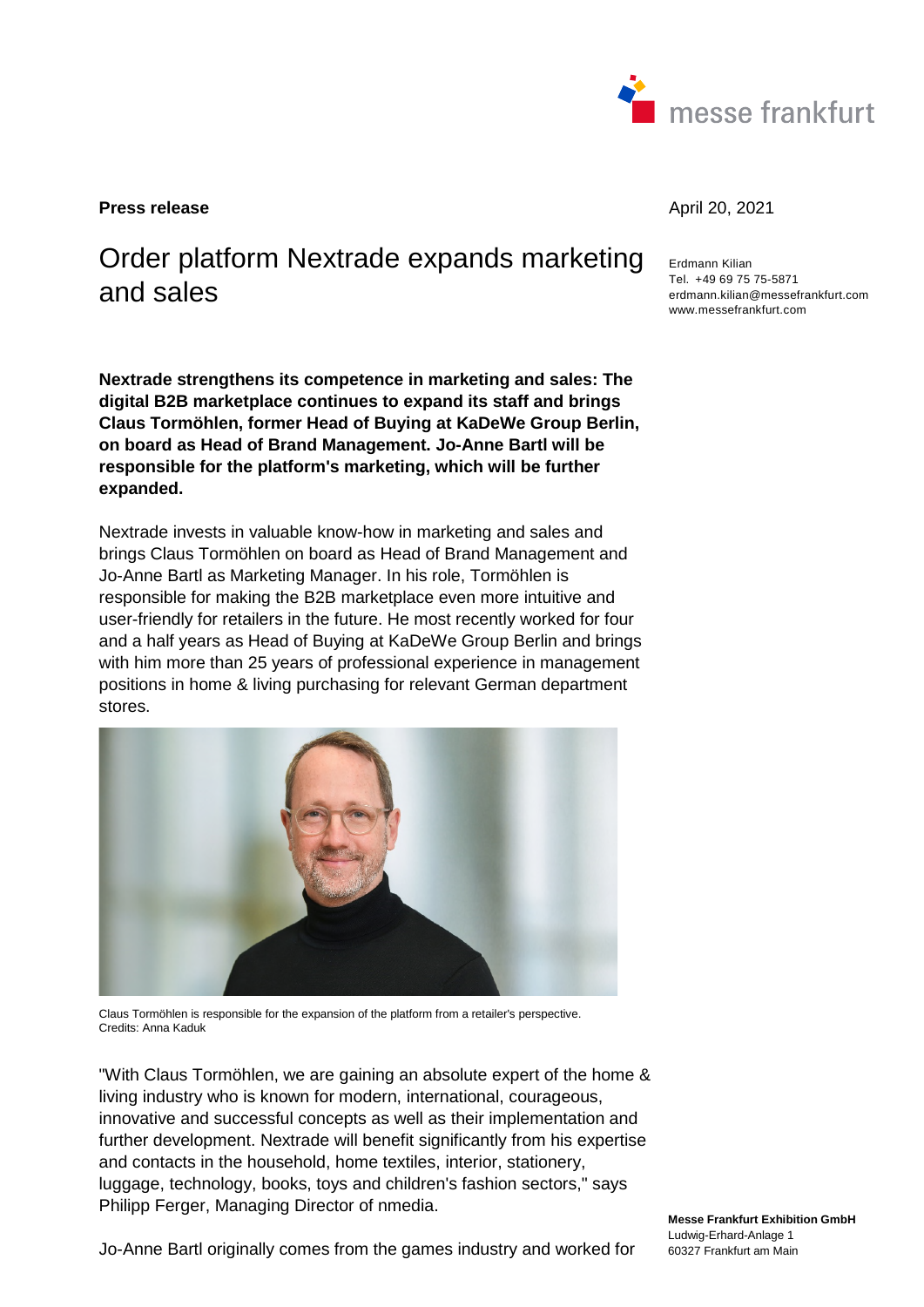the e-commerce department of a publishing house. At Nextrade, she will be responsible for the further development and expansion of the marketing team. She is the link in communication between retailers, brands, Nextrade and Messe Frankfurt.



Jo-Anne Bartl is responsible for marketing at Nextrade. Credits: Anna Kaduk

"We are very pleased to welcome Jo-Anne Bartl, an online marketing expert with a great affinity for topics related to Home & Living, to the team. Her distinctive experience in the development of communication strategies is especially important now to communicate novelties of the B2B marketplace such as the app and the recently introduced showrooms and to explain the advantages for brands and retailers in a transparent and understandable way", says Nicolaus Gedat, Managing Director of nmedia.

## **Press information and photographic material:**

<http://messefrankfurt.com/journalisten>

## **Nextrade – the digital marketplace**

The new digital ordering and data management system for suppliers and retailers in the consumer goods industry extends the trade fair and allows orders to be placed at any time of day or night, 365 days a year. [www.nextrade.market](http://www.nextrade.market/)

## **Conzoom Solutions – The platform for retailers**

Conzoom Solutions is a knowledge platform that offers the consumer goods industry a wide range of studies, trend presentations, workshops and guidelines for the point of sale. It provides a complete overview of Messe Frankfurt's international portfolio in the consumer goods sector – bundling a wide range of information for retailers. www.conzoom.solutions

### **Background information on Messe Frankfurt**

Messe Frankfurt is the world's largest trade fair, congress and event organiser with its own exhibition grounds. The Messe Frankfurt Group employs around 2,500\* people in a total of 30 subsidiaries. The company generated annual sales of approximately €250\* million in 2020, following sales of €738 million in 2019. Even in difficult times caused by the coronavirus pandemic, we are globally networked with our industry sectors. We have close ties with our industry sectors and serve our customers' business interests efficiently within the framework of